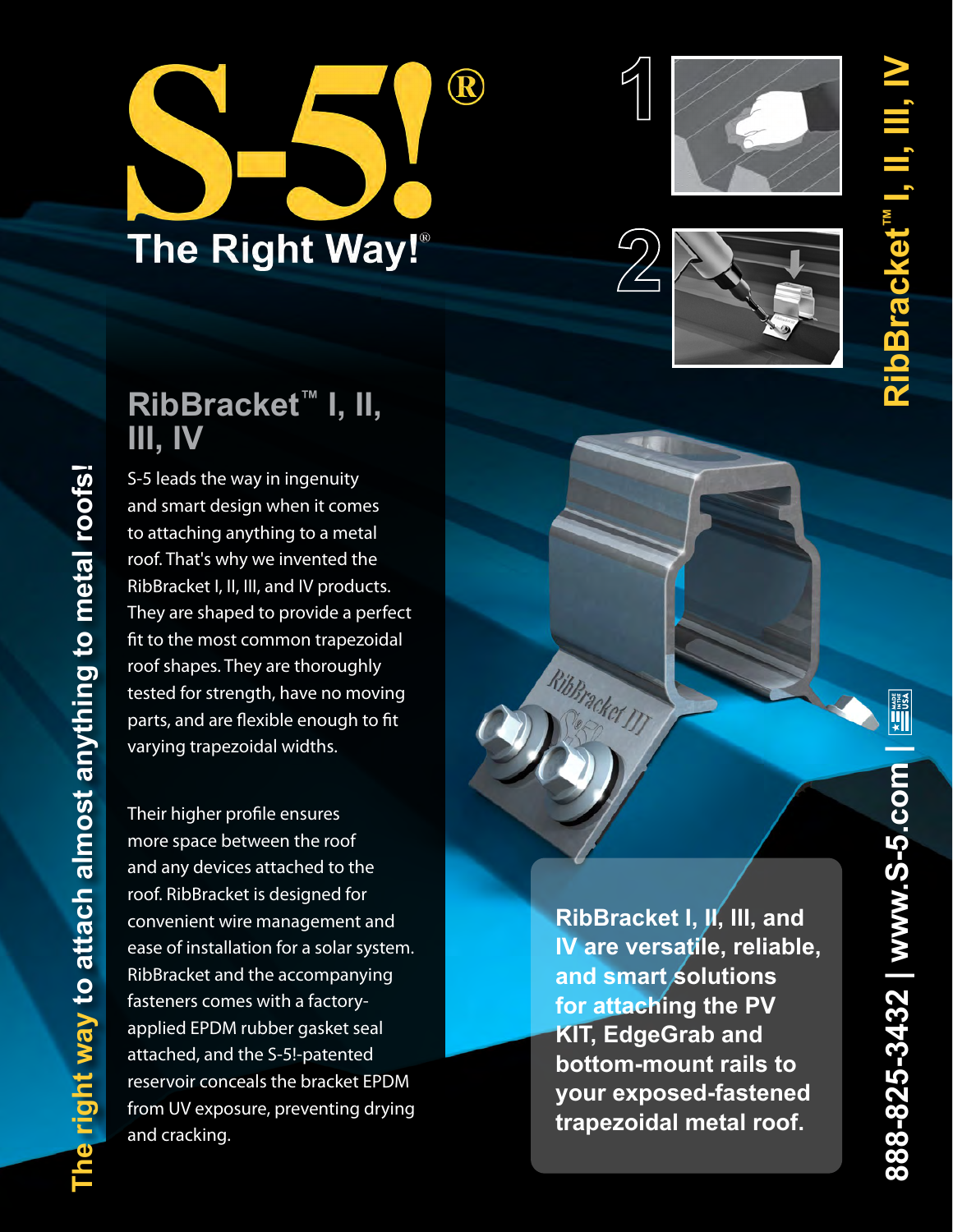

**RibBracket™ is the perfect attachment solution for various trapezoidal, exposedfastened metal roofs! It can be used for almost any attachment need. No messy sealants to apply. The factory-applied EPDM rubber gasket weather-proofs and makes installation easy!**

Each **RibBracket™** comes with a factory-applied EPDM rubber gasket on the base. A structural aluminum attachment bracket, RibBracket is compatible with most common metal roofing materials and many North American trapezoidal profiles. For design assistance, ask your distributor, or visit **www.S-5.com** for the independent lab test data that can be used for load-critical designs and applications.

#### **RibBracket™ I**

Fits popular Hawaiian profiles such as HPM Custom 4-Rib, HPM Custom 6-Rib, and other similarly dimensioned profiles.





Profile Type -HPM Custom 6 Rib

 $\overline{\phantom{a}}$ 

 $13/8$ 





#### **RibBracket™ II**

Fits popular African and Australasian profiles such as Lysaght Trimdek 1015, Safintra Trimflute 1015, and other similarly dimensioned profiles.







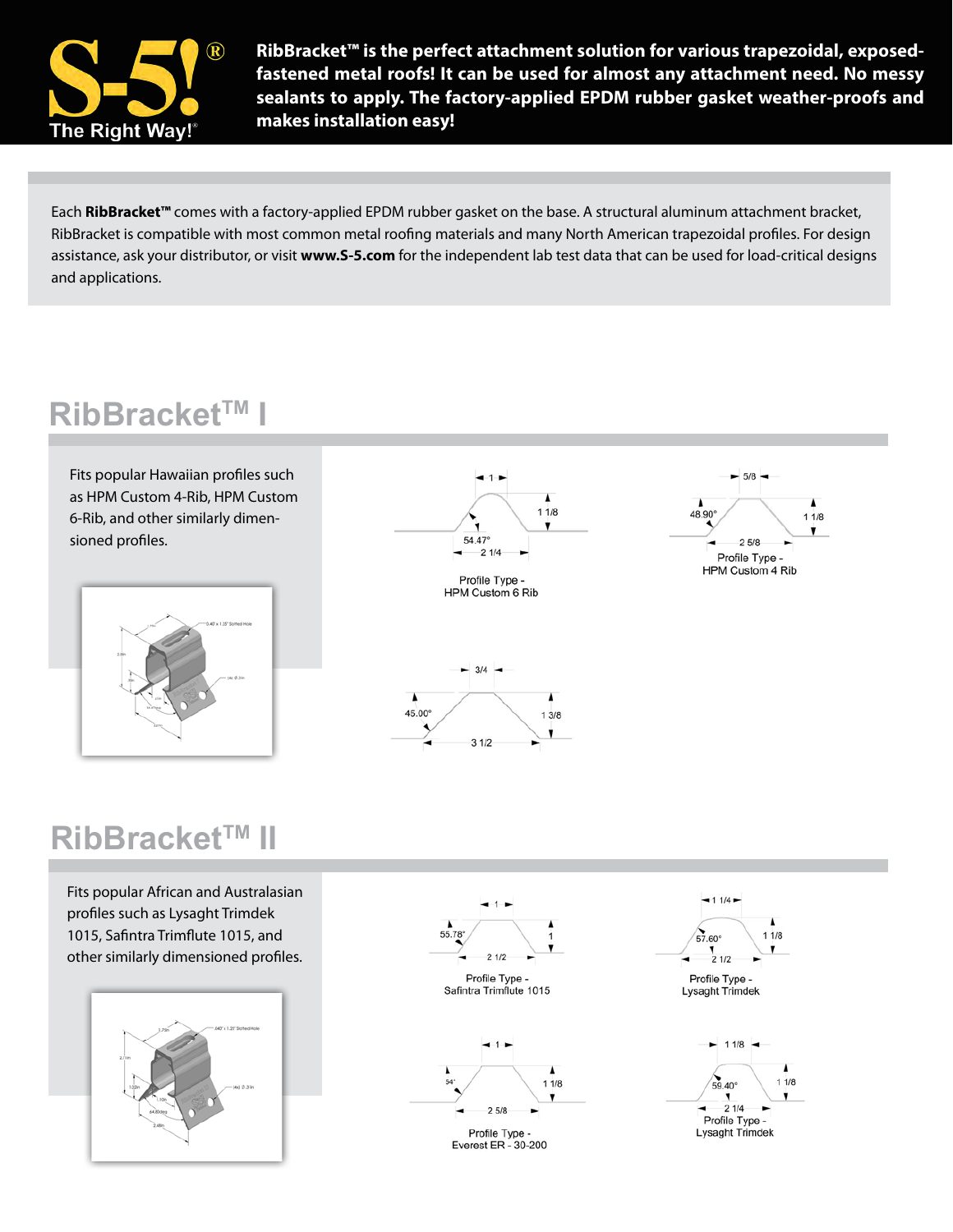## **RibBracket™ III**

Fits popular North American and Indian profiles such as PBR-Panel, R-Panel, Kirby Roof (KR), and other similarly dimensioned profiles







 $-3/4 -$ 





#### **RibBracket™ IV**

Fits popular African and North American profiles such as Safintra IBR, KingSpan KS1000, and other similarly dimensioned profiles.